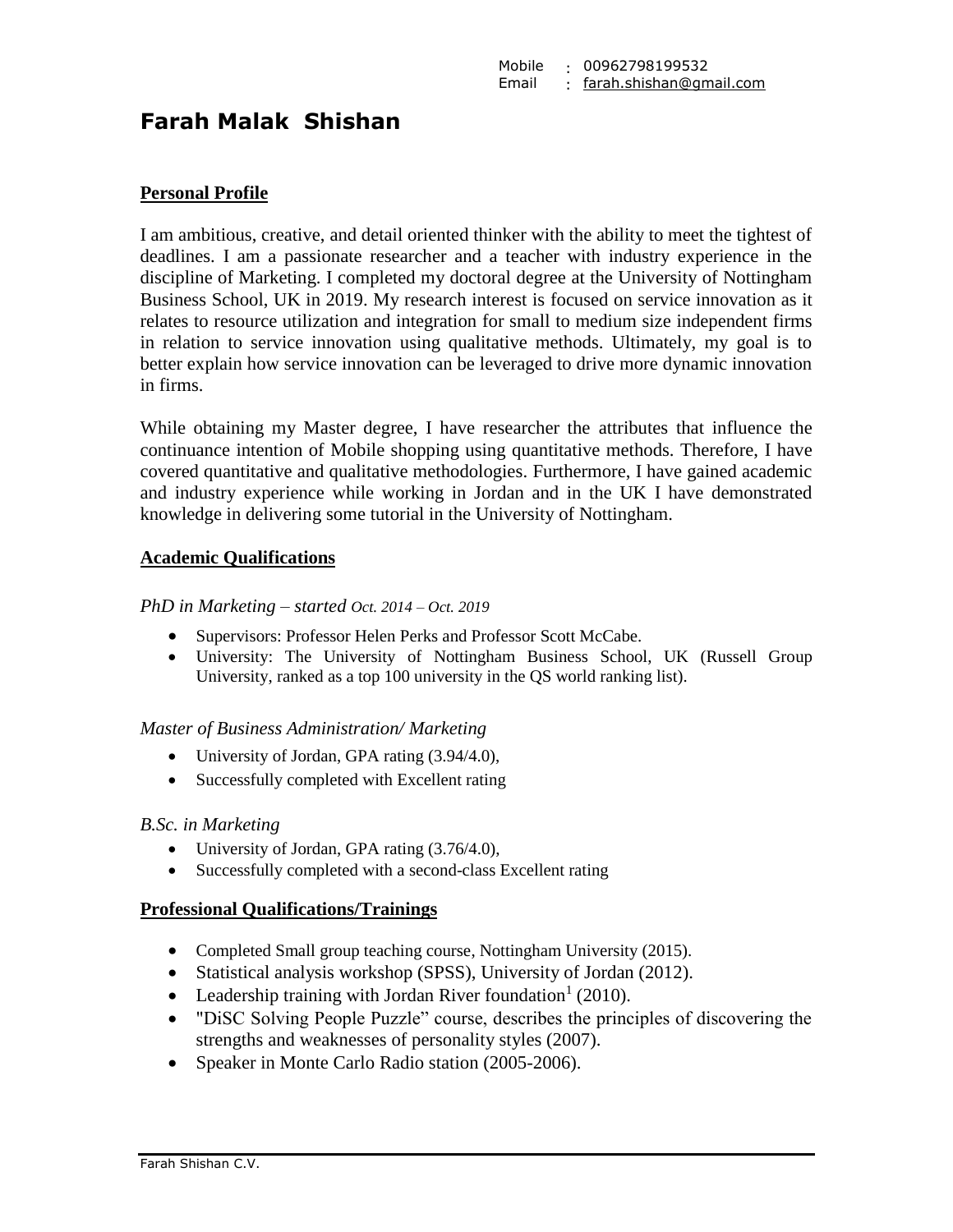# **Publications**

• Dmour, H.H., Alshurideh, M., & Shishan, F. (2014). The Influence of Mobile Application Quality and Attributes on the Continuance Intention of Mobile Shopping. Life Science Journal, 11(10).

# **Accomplishments/ Conferences**

- Participated in "Proceedings of the Third East-West Dialogue on Tourism and the Chinese Dream" in November, 2017.
- Participated in "The 5th Naples Forum on Service" in June, 2017.
- Have been awarded the best PhD paper and presentation at the Society for the Advancement of Management Studies workshop on "Service Innovation in Emerging Markets" held at Loughborough University on 25th – 26th January, 2017.
- Participated in "Midlands regional doctoral colloquium" held in Aston University  $-2016.$

# **Work in progress papers**

 Working on a paper to submit to Journal of Business Venturing special issue. They are calling for paper regarding "Getting More for Less: The Role of Resourcefulness in Entrepreneurship?" so I am working on this paper with Helen Perks and Scott McCabe and it is titled "Revealing the Interlocking Logics in Service Innovation in Resource-Constrained Service Firms". Deadline, January 31, 2020.

# **Employment**

- Full-time Lecturer, Department of Marketing, University of Jordan (started November, 2019)
- Sessional Tutor for Business Management, Business Organization, and economics at University of Nottingham International College (2019)
- Tutorial Assistant for undergraduate students in Sustainable Business Challenge module, University of Nottingham (2018)
- Tutorial Assistant for undergraduate students in New Product and Service Development module, University of Nottingham (2018)
- Workshop Tutor for MSc Marketing students in New Product/Service Development and Management module, University of Nottingham in March, (2016 and 2018).
- Lecturer, Department of Marketing, University of Jordan (2013-2014). Teaching Consumer Behavior and Integrated Marketing Communication in Promotion and Advertising for undergraduate students, University of Jordan.
- Teaching Assistant, Department of Marketing Department, University of Jordan (2011- 2013).
- $\bullet$  Six different short term projects-based contract with 16th of May<sup>2</sup> (2009-2013).